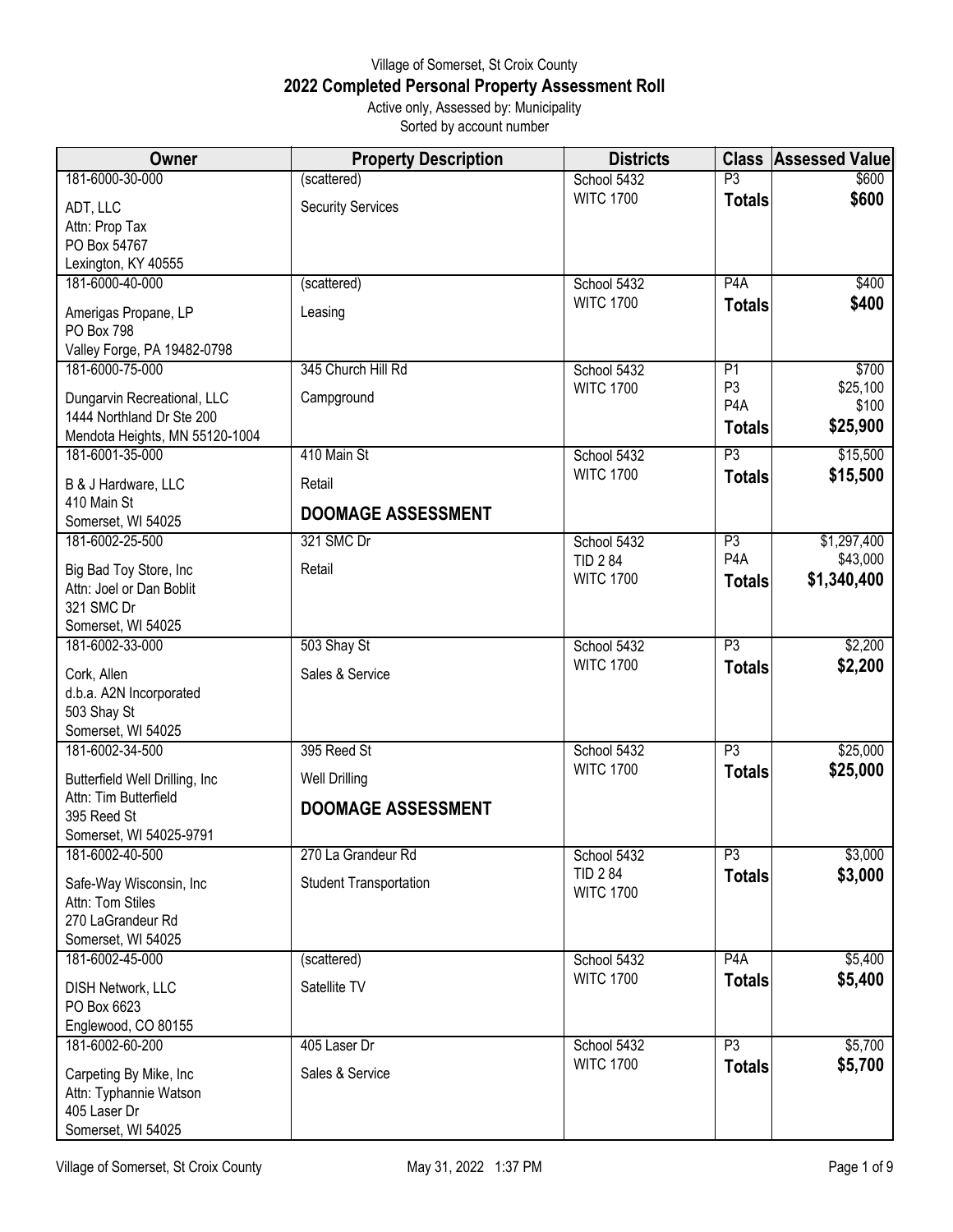| <b>Owner</b>                                                                                                                      | <b>Property Description</b>             | <b>Districts</b>                   | <b>Class</b>                      | <b>Assessed Value</b> |
|-----------------------------------------------------------------------------------------------------------------------------------|-----------------------------------------|------------------------------------|-----------------------------------|-----------------------|
| 181-6002-73-000                                                                                                                   | 100 Church Hill Rd                      | School 5432                        | P <sub>4</sub> A                  | \$7,000               |
| The Coca-Cola Company<br>Attn: Fountain Property Tax - NAT 8<br>PO Box 1734<br>Atlanta, GA 30301                                  | Leasing                                 | <b>WITC 1700</b>                   | <b>Totals</b>                     | \$7,000               |
| 181-6002-75-000                                                                                                                   | 311 Main St                             | School 5432                        | P3                                | \$3,800               |
| Cut Loose                                                                                                                         | Salon                                   | <b>WITC 1700</b>                   | P <sub>4</sub> A<br><b>Totals</b> | \$2,100<br>\$5,900    |
| PO Box 45<br>Somerset, WI 54025-0045                                                                                              | <b>DOOMAGE ASSESSMENT</b>               |                                    |                                   |                       |
| 181-6002-80-000                                                                                                                   | 503 Shay St                             | School 5432                        | $\overline{P3}$                   | \$1,700               |
| Wells Fargo Vendor Financial Services,<br>LLC<br>Attn: Property Tax Compliance<br>PO Box 36200                                    | Leasing                                 | <b>WITC 1700</b>                   | <b>Totals</b>                     | \$1,700               |
| Billings, MT 59107-6200                                                                                                           |                                         |                                    |                                   |                       |
| 181-6002-95-000                                                                                                                   | 419 Main St Unit D                      | School 5432                        | P3                                | \$32,500              |
| 7E WI 419 Main St, LLC                                                                                                            | Convenience Store                       | <b>WITC 1700</b>                   | P <sub>4</sub> A                  | \$5,600               |
| 1962 Blake St Ste 200<br>Denver, CO 80202-1298                                                                                    | <b>DOOMAGE ASSESSMENT</b>               |                                    | <b>Totals</b>                     | \$38,100              |
| 181-6003-38-000                                                                                                                   | 121 Main St                             | School 5432                        | P4A                               | \$200                 |
| Redbox Automated Retail, LLC<br>Attn: Altus Group<br>PO Box 72210<br>Phoenix, AZ 85050                                            | DVDs/Games                              | <b>WITC 1700</b>                   | <b>Totals</b>                     | \$200                 |
| 181-6003-42-000                                                                                                                   | 730 State Highway 35                    | School 5432                        | P3                                | \$31,400              |
| Dolgencorp, LLC<br>d.b.a. Dollar General #15932<br>Attn: Corporate Tax Consulting<br>PO Box 503410<br>Indianapolis, IN 46256-3410 | Retail                                  | <b>TID 284</b><br><b>WITC 1700</b> | P <sub>4</sub> A<br><b>Totals</b> | \$4,500<br>\$35,900   |
| 181-6003-47-000                                                                                                                   | 531 Main St                             | School 5432                        | P3                                | \$69,100              |
| <b>First National Community Bank</b><br>Attn: Somerset Branch<br>PO Box 89                                                        | <b>Financial Services</b>               | <b>WITC 1700</b>                   | P <sub>4</sub> A<br><b>Totals</b> | \$300<br>\$69,400     |
| New Richmond, WI 54017<br>181-6003-47-100                                                                                         | 710 Spring St                           |                                    | P3                                |                       |
|                                                                                                                                   |                                         | School 5432<br><b>WITC 1700</b>    | P <sub>4</sub> A                  | \$11,000<br>\$9,300   |
| Float Rite Park, Inc<br>PO Box 276                                                                                                | Campground                              |                                    | <b>Totals</b>                     | \$20,300              |
| Somerset, WI 54025                                                                                                                | <b>DOOMAGE ASSESSMENT</b>               |                                    |                                   |                       |
| 181-6003-50-000                                                                                                                   | 121 Main St                             | School 5432                        | P3                                | \$197,400             |
| Indianhead Oil, LLC<br>d.b.a. Holiday Station Store #228<br>PO Box 52085<br>DC17<br>Phoenix, AZ 85072                             | Convenience Store                       | <b>WITC 1700</b>                   | <b>Totals</b>                     | \$197,400             |
| 181-6004-50-025                                                                                                                   | 100 Church Hill Rd                      | School 5432                        | P3                                | \$12,800              |
| HIS Management Group, LLC<br>d.b.a. Dairy Queen<br>Attn: Dan Goetzman<br>11999 62nd St NE<br>Spicer, MN 56288                     | Restaurant<br><b>DOOMAGE ASSESSMENT</b> | <b>WITC 1700</b>                   | P <sub>4</sub> A<br><b>Totals</b> | \$5,800<br>\$18,600   |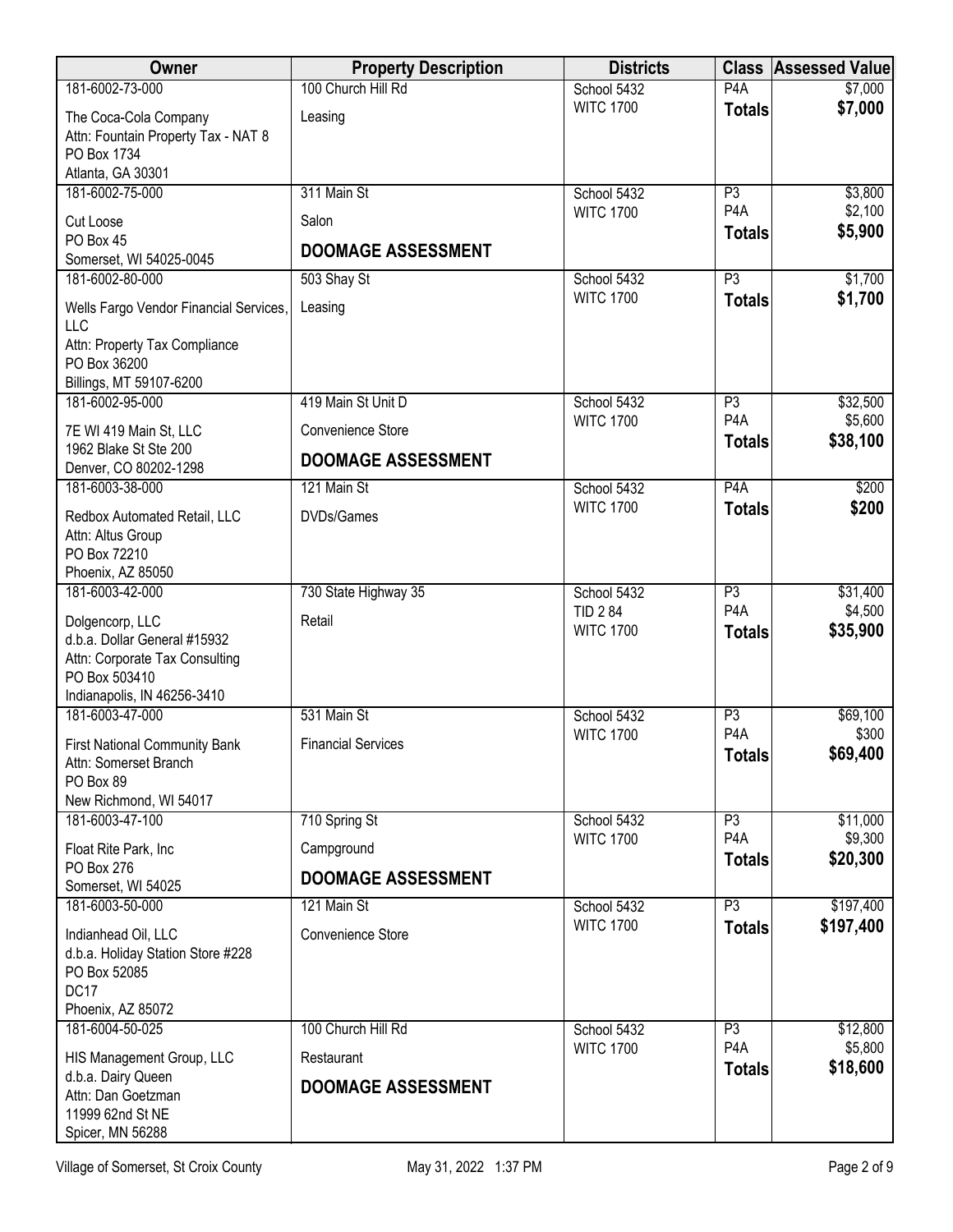| <b>Owner</b>                                       | <b>Property Description</b> | <b>Districts</b>                   |                                   | <b>Class Assessed Value</b> |
|----------------------------------------------------|-----------------------------|------------------------------------|-----------------------------------|-----------------------------|
| 181-6005-00-000                                    | 370 SMC Dr                  | School 5432                        | P3                                | \$98,100                    |
| K-Sun Corp                                         | Sales & Service             | <b>TID 284</b><br><b>WITC 1700</b> | P <sub>4</sub> A                  | \$20,900<br>\$119,000       |
| PO Box 309                                         | <b>DOOMAGE ASSESSMENT</b>   |                                    | <b>Totals</b>                     |                             |
| Somerset, WI 54025-0309<br>181-6005-80-000         | 350 Main St                 |                                    | $\overline{P3}$                   |                             |
|                                                    |                             | School 5432<br><b>WITC 1700</b>    | P <sub>4</sub> A                  | \$4,900<br>\$6,100          |
| Main, Inc                                          | Retail                      |                                    | <b>Totals</b>                     | \$11,000                    |
| d.b.a. Liquor Depot<br>Attn: Mary Wallace          | <b>DOOMAGE ASSESSMENT</b>   |                                    |                                   |                             |
| 350 Main St                                        |                             |                                    |                                   |                             |
| Somerset, WI 54025-9108                            |                             |                                    |                                   |                             |
| 181-6005-83-000                                    | 109 Parent St               | School 5432                        | P3                                | \$1,200                     |
| MJ Poeschel, Inc                                   | <b>Tax Preparation</b>      | <b>TID 284</b><br><b>WITC 1700</b> | P <sub>4</sub> A                  | \$100<br>\$1,300            |
| Attn: Mina Poeschel                                |                             |                                    | <b>Totals</b>                     |                             |
| PO Box 489<br>Somerset, WI 54025-0489              |                             |                                    |                                   |                             |
| 181-6005-91-000                                    | 357 Reed St                 | School 5432                        | $\overline{P3}$                   | \$200                       |
|                                                    |                             | <b>WITC 1700</b>                   | <b>Totals</b>                     | \$200                       |
| Miller Bros Auto Repair, Inc<br>Attn: Aaron Miller | Auto Repair                 |                                    |                                   |                             |
| 357 Reed St                                        | <b>DOOMAGE ASSESSMENT</b>   |                                    |                                   |                             |
| Somerset, WI 54025                                 |                             |                                    |                                   |                             |
| 181-6006-00-000                                    | 107 Parent St               | School 5432                        | P3                                | \$7,300                     |
| Econofoods #324                                    | Retail                      | <b>TID 284</b><br><b>WITC 1700</b> | P <sub>4</sub> A<br><b>Totals</b> | \$15,900<br>\$23,200        |
| Attn: Douglas Rinehart                             |                             |                                    |                                   |                             |
| 1050 River Place Mall<br>Amery, WI 54001           |                             |                                    |                                   |                             |
| 181-6006-34-100                                    | (scattered)                 | School 5432                        | $\overline{P3}$                   | \$1,800                     |
| NuCO2, LLC                                         |                             | <b>WITC 1700</b>                   | <b>Totals</b>                     | \$1,800                     |
| Attn: Tax Department                               |                             |                                    |                                   |                             |
| 10 Riverview Dr                                    |                             |                                    |                                   |                             |
| Danbury, CT 06810                                  |                             |                                    |                                   |                             |
| 181-6006-34-110                                    | 709 Rivard St               | School 5432<br><b>TID 284</b>      | P3<br>P <sub>4</sub> A            | \$19,600<br>\$2,000         |
| Orthopeadic Sports, Inc.                           | Physical Therapy            | <b>WITC 1700</b>                   | <b>Totals</b>                     | \$21,600                    |
| 1700 Tower Dr W                                    |                             |                                    |                                   |                             |
| Stillwater, MN 55082<br>181-6006-34-140            | 724 Spring St               | School 5432                        | $\overline{P3}$                   | \$500                       |
|                                                    |                             | <b>WITC 1700</b>                   | <b>Totals</b>                     | \$500                       |
| Pampered Pet Place, LLC<br>Attn: Stephanie Swanson | Grooming                    |                                    |                                   |                             |
| 724 Spring St                                      | <b>DOOMAGE ASSESSMENT</b>   |                                    |                                   |                             |
| Somerset, WI 54025                                 |                             |                                    |                                   |                             |
| 181-6006-34-200                                    | 705 Rivard St Unit 02       | School 5432                        | P3                                | \$13,500                    |
| Perfect Reflections, LLC                           | Salon                       | <b>TID 284</b><br><b>WITC 1700</b> | <b>Totals</b>                     | \$13,500                    |
| Attn: Lori Mathys                                  | <b>DOOMAGE ASSESSMENT</b>   |                                    |                                   |                             |
| 604 155th Ave<br>Somerset, WI 54025                |                             |                                    |                                   |                             |
| 181-6006-40-000                                    | (scattered)                 | School 5432                        | P3                                | \$900                       |
|                                                    | Leasing                     | <b>WITC 1700</b>                   | <b>Totals</b>                     | \$900                       |
| Pitney Bowes, Inc<br>600 N Westshore Dr            |                             |                                    |                                   |                             |
| Ste 810                                            |                             |                                    |                                   |                             |
| Tampa, FL 33609                                    |                             |                                    |                                   |                             |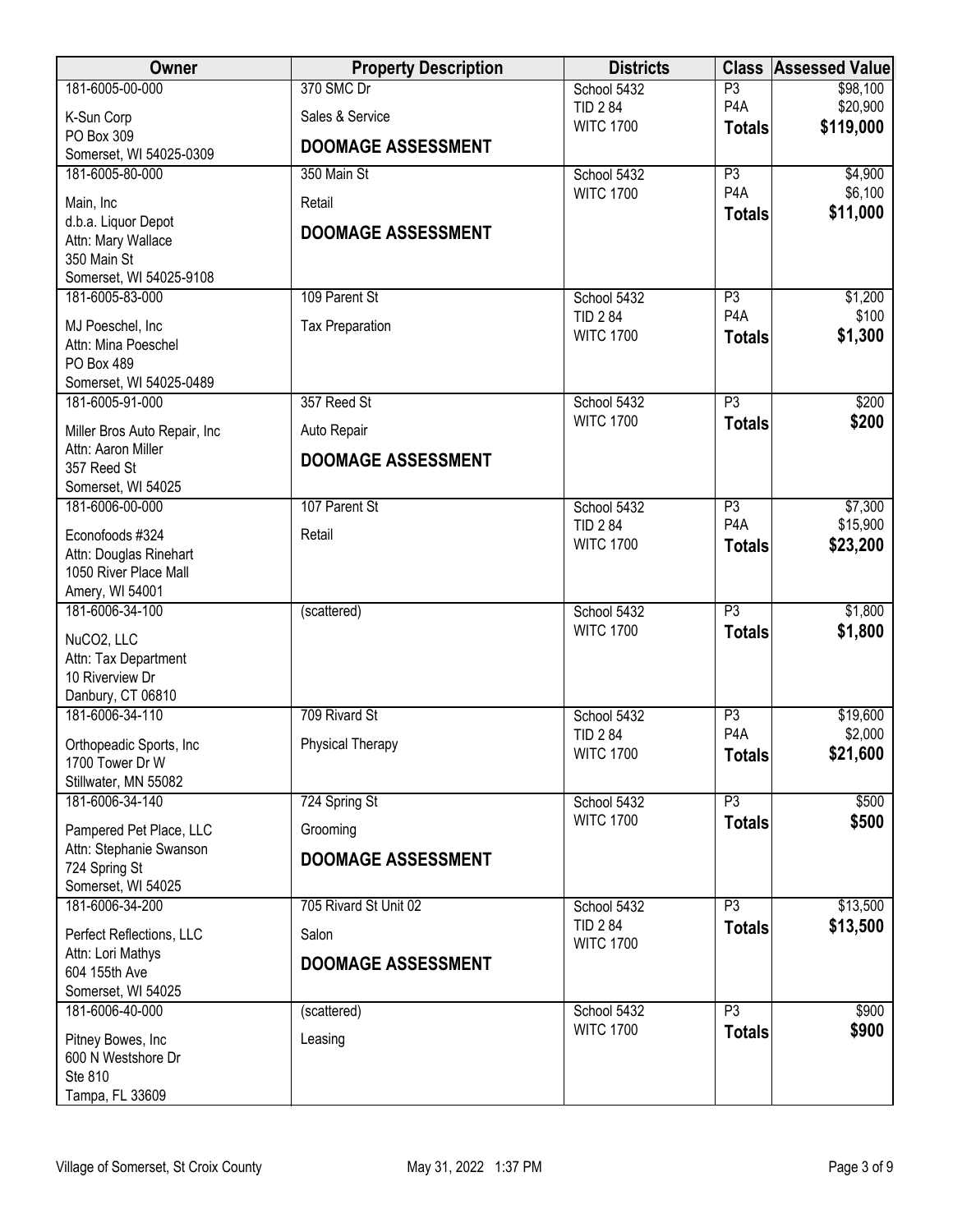| Owner                                         | <b>Property Description</b>  | <b>Districts</b>                   | <b>Class</b>                       | <b>Assessed Value</b> |
|-----------------------------------------------|------------------------------|------------------------------------|------------------------------------|-----------------------|
| 181-6006-50-000                               | (scattered)                  | School 5432                        | $\overline{P3}$                    | \$1,600               |
| Pitney Bowes Global Financial Services<br>LLC | Leasing                      | <b>WITC 1700</b>                   | <b>Totals</b>                      | \$1,600               |
| 600 N Westshore Dr                            |                              |                                    |                                    |                       |
| Ste 810                                       |                              |                                    |                                    |                       |
| Tampa, FL 33609<br>181-6007-55-000            | 446 State Highway 35         | School 5432                        | P3                                 | \$700                 |
|                                               |                              | <b>WITC 1700</b>                   | P <sub>4</sub> A                   | \$400                 |
| Riverview Propane, Inc<br>Attn: Kyle Vanasse  | Sales & Service              |                                    | <b>Totals</b>                      | \$1,100               |
| PO Box 216                                    |                              |                                    |                                    |                       |
| Somerset, WI 54025-0216                       |                              |                                    |                                    |                       |
| 181-6008-00-000                               | 691 Laser Dr                 | School 5432                        | P <sub>4</sub> A                   | \$2,000               |
| Textures, LLC                                 | Contractor                   | <b>TID 284</b><br><b>WITC 1700</b> | <b>Totals</b>                      | \$2,000               |
| Attn: Mike Baratto<br>527 205th Ave           | <b>DOOMAGE ASSESSMENT</b>    |                                    |                                    |                       |
| Somerset, WI 54025                            |                              |                                    |                                    |                       |
| 181-6008-20-000                               | 715 Rivard St                | School 5432                        | P3                                 | \$57,500              |
| Heartland Veterinary Partners, LLC            | Veterinarian Services        | <b>TID 284</b>                     | <b>Totals</b>                      | \$57,500              |
| 10 S LaSalle St STE 2120                      |                              | <b>WITC 1700</b>                   |                                    |                       |
| Chicago, IL 60603                             |                              |                                    |                                    |                       |
| 181-6008-80-000                               | 333 Church Hill Rd           | School 5432<br><b>WITC 1700</b>    | P4A<br><b>Totals</b>               | \$2,000<br>\$2,000    |
| Somerset Car Wash, LLC                        | Car Wash                     |                                    |                                    |                       |
| PO Box 268<br>Somerset, WI 54025-0268         | <b>DOOMAGE ASSESSMENT</b>    |                                    |                                    |                       |
| 181-6008-85-000                               | 705 Rivard St Unit 03        | School 5432                        | P3                                 | \$1,800               |
| Somerset Chiropractic Corp                    | <b>Chiropractic Services</b> | <b>TID 284</b>                     | P <sub>4</sub> A                   | \$800                 |
| Attn: Christopher Rud, DC                     |                              | <b>WITC 1700</b>                   | <b>Totals</b>                      | \$2,600               |
| 705 Rivard St Ste 03                          |                              |                                    |                                    |                       |
| Somerset, WI 54025-7456                       |                              |                                    |                                    |                       |
| 181-6008-95-000                               | 619 Spring St                | School 5432<br><b>WITC 1700</b>    | P3<br>P <sub>4</sub> A             | \$200<br>\$11,800     |
| Somerset Collision & Coatings, LLC            | Auto Repair                  |                                    | <b>Totals</b>                      | \$12,000              |
| 619 Spring St<br>Somerset, WI 54025           | <b>DOOMAGE ASSESSMENT</b>    |                                    |                                    |                       |
| 181-6009-10-000                               | 416 Main St                  | School 5432                        | P3                                 | \$1,000               |
| Somerset Sales, Service and Rental, Ind       | Sales & Service              | <b>WITC 1700</b>                   | P <sub>4</sub> A<br><b>Totals</b>  | \$1,300<br>\$2,300    |
| Attn: Douglas Hall<br>PO Box 486              | <b>DOOMAGE ASSESSMENT</b>    |                                    |                                    |                       |
| Somerset, WI 54025-0486                       |                              |                                    |                                    |                       |
| 181-6009-60-000                               | 217 Main St                  | School 5432<br><b>WITC 1700</b>    | P <sub>3</sub><br>P <sub>4</sub> A | \$17,700<br>\$2,800   |
| Fazekas, Melissa, Inc                         | Bar & Restaurant             |                                    | <b>Totals</b>                      | \$20,500              |
| 1958 Riverview Ln<br>Somerset, WI 54025       | <b>DOOMAGE ASSESSMENT</b>    |                                    |                                    |                       |
| 181-6009-75-000                               | 113 Parent St                | School 5432                        | P3                                 | \$500                 |
| TMS Somerset Subway, LLC                      | Restaurant                   | <b>TID 284</b>                     | P <sub>4</sub> A                   | \$2,900               |
| PO Box 62                                     | <b>DOOMAGE ASSESSMENT</b>    | <b>WITC 1700</b>                   | <b>Totals</b>                      | \$3,400               |
| Somerset, WI 54025                            |                              |                                    |                                    |                       |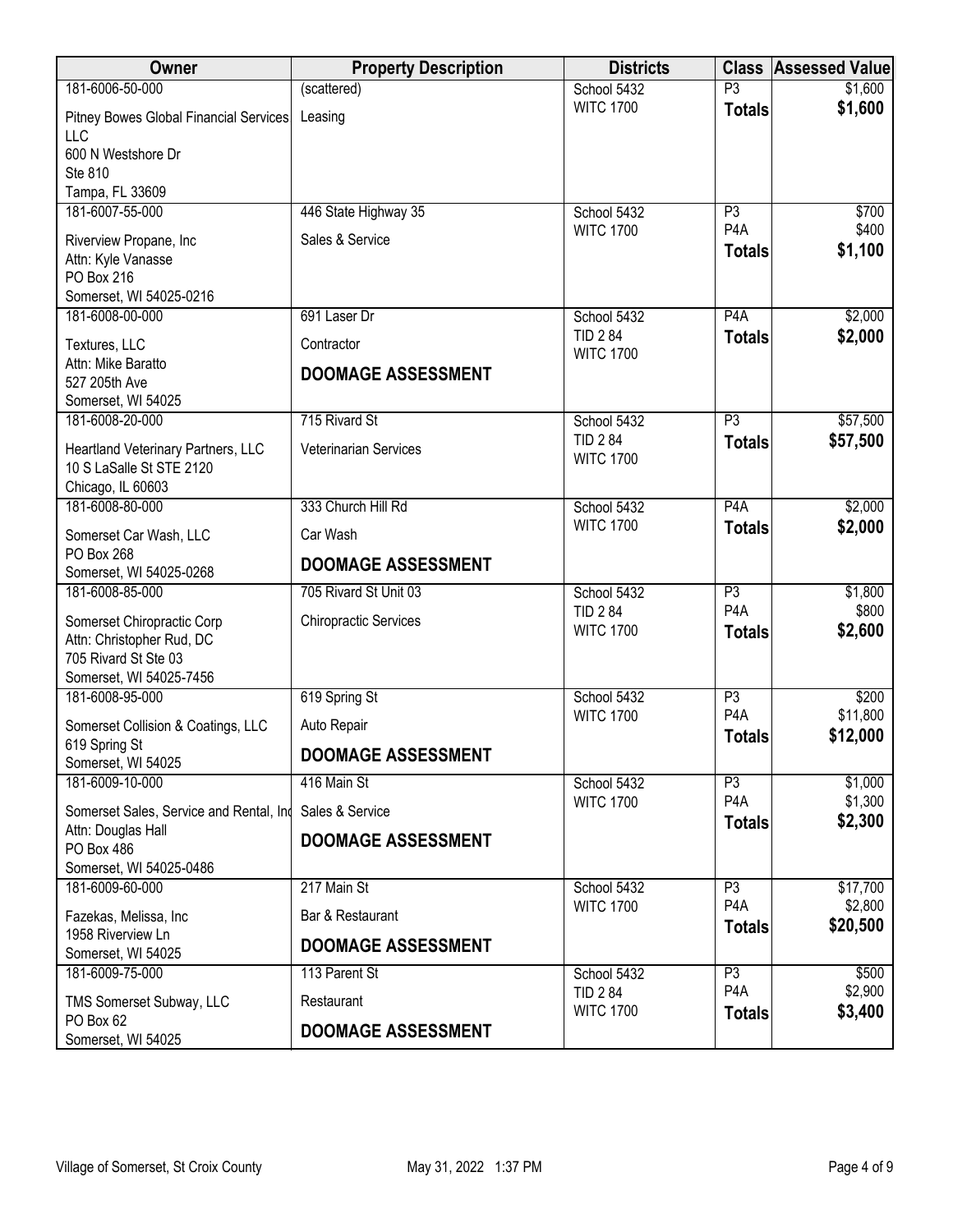| <b>Owner</b>                                                                       | <b>Property Description</b> | <b>Districts</b>              |                                     | <b>Class Assessed Value</b> |
|------------------------------------------------------------------------------------|-----------------------------|-------------------------------|-------------------------------------|-----------------------------|
| 181-6009-76-000                                                                    | 403 Laser Dr                | School 5432                   | P3                                  | \$18,700                    |
| Snap Fitness                                                                       | <b>Fitness</b>              | <b>WITC 1700</b>              | <b>Totals</b>                       | \$18,700                    |
| Attn: Darcy Brookins                                                               |                             |                               |                                     |                             |
| PO Box 871                                                                         |                             |                               |                                     |                             |
| Osceola, WI 54020<br>181-6009-83-000                                               | 700 Rivard St               | School 5432                   | P3                                  | \$135,800                   |
|                                                                                    |                             | <b>WITC 1700</b>              | P <sub>4</sub> A                    | \$41,200                    |
| Stillwater Medical Group, Inc                                                      | <b>Medical Clinic</b>       |                               | <b>Totals</b>                       | \$177,000                   |
| 1500 Curve Crest Blvd<br>Stillwater, MN 55082                                      | <b>DOOMAGE ASSESSMENT</b>   |                               |                                     |                             |
| 181-6011-10-000                                                                    | (scattered)                 | School 5432                   | $\overline{P3}$                     | \$11,700                    |
| US Bank National Association, Inc.<br>1310 Madrid St Ste 100<br>Marshall, MN 56258 | Leasing                     | <b>WITC 1700</b>              | <b>Totals</b>                       | \$11,700                    |
| 181-6011-80-000                                                                    | 448 Hwy 35                  | School 5432                   | P3                                  | \$900                       |
| NSC88, LLC                                                                         | Auto Repair                 | <b>WITC 1700</b>              | P <sub>4</sub> A                    | \$200                       |
| Attn: Daniel Vanasse                                                               |                             |                               | <b>Totals</b>                       | \$1,100                     |
| 448 State Rd 35                                                                    |                             |                               |                                     |                             |
| Somerset, WI 54025-7442                                                            |                             |                               |                                     |                             |
| 181-6012-30-000                                                                    | 350 SMC Dr                  | School 5432<br><b>TID 284</b> | P3                                  | \$175,000                   |
| Schwing Bioset, Inc                                                                | Sales & Service             | <b>WITC 1700</b>              | <b>Totals</b>                       | \$175,000                   |
| Attn: Tom Anderson                                                                 | <b>DOOMAGE ASSESSMENT</b>   |                               |                                     |                             |
| 350 SMC Dr<br>Somerset, WI 54025                                                   |                             |                               |                                     |                             |
| 181-6013-00-000                                                                    | 705 Rivard St Unit 01       | School 5432                   | P3                                  | \$82,500                    |
| PDG, Inc                                                                           | Dental Office               | <b>TID 284</b>                | P <sub>4</sub> A                    | \$16,800                    |
| d.b.a. Park Dental Group                                                           |                             | <b>WITC 1700</b>              | <b>Totals</b>                       | \$99,300                    |
| 2200 W County Rd C Ste 2210                                                        |                             |                               |                                     |                             |
| Roseville, MN 55113                                                                |                             |                               |                                     |                             |
| 181-6019-00-000                                                                    | (scattered)                 | School 5432                   | P3                                  | \$700                       |
| Waste Management of Wisconsin, Inc                                                 | <b>Waste Services</b>       | <b>WITC 1700</b>              | P <sub>4</sub> A                    | \$500<br>\$1,200            |
| Attn: Marvin Poer & Co                                                             |                             |                               | <b>Totals</b>                       |                             |
| PO Box 802206<br>Dallas, TX 75383-2206                                             |                             |                               |                                     |                             |
| 181-6021-00-000                                                                    | (scattered)                 | School 5432                   | P3                                  | \$6,000                     |
|                                                                                    |                             | <b>WITC 1700</b>              | <b>Totals</b>                       | \$6,000                     |
| DirecTV, LLC<br>Attn: Kroll, LLC                                                   | Satellite TV                |                               |                                     |                             |
| PO Box 2789                                                                        |                             |                               |                                     |                             |
| Addison, TX 75001                                                                  |                             |                               |                                     |                             |
| 181-6024-00-000                                                                    | 101 Aspen Dr                | School 5432                   | P3                                  | \$33,400                    |
| Bob & Steve's #16                                                                  | Convenience Store           | <b>TID 284</b>                | P <sub>4</sub> A                    | \$200                       |
| <b>PO Box 210</b>                                                                  |                             | <b>WITC 1700</b>              | <b>Totals</b>                       | \$33,600                    |
| New Richmond, WI 54017                                                             |                             |                               |                                     |                             |
| 181-6026-00-000                                                                    | 520 Main St                 | School 5432                   | $\overline{P3}$<br>P <sub>4</sub> A | \$8,600                     |
| Apple River Solutions, LLC                                                         | Retail                      | <b>WITC 1700</b>              | <b>Totals</b>                       | \$1,800<br>\$10,400         |
| d.b.a. Apple River Liquor                                                          | <b>DOOMAGE ASSESSMENT</b>   |                               |                                     |                             |
| Attn: Rebecca Neumann<br>520 Main St                                               |                             |                               |                                     |                             |
| Somerset, WI 54025-9601                                                            |                             |                               |                                     |                             |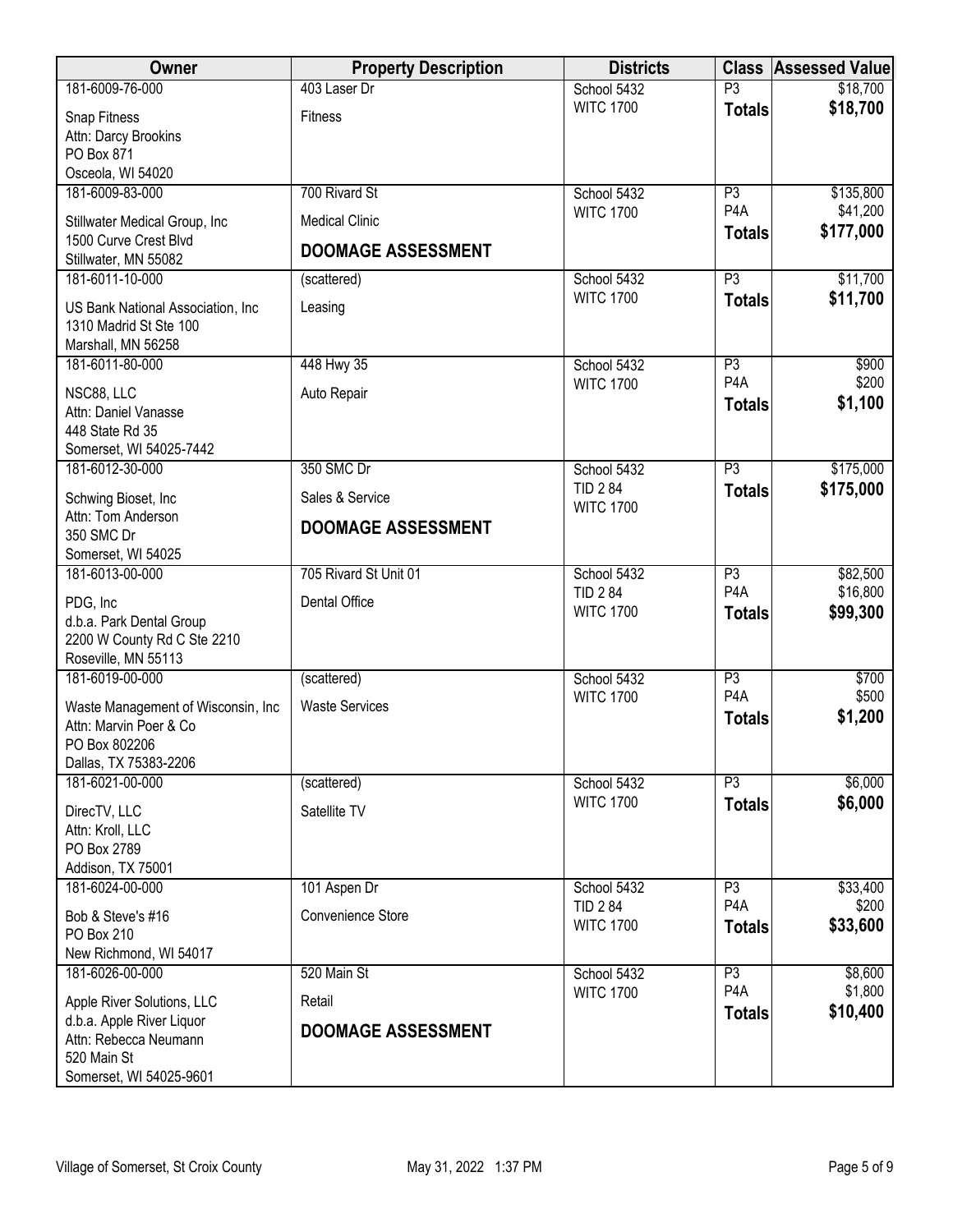| <b>Owner</b>                                       | <b>Property Description</b> | <b>Districts</b>                   |                        | <b>Class Assessed Value</b> |
|----------------------------------------------------|-----------------------------|------------------------------------|------------------------|-----------------------------|
| 181-6035-00-000                                    | 611 Laser Dr                | School 5432                        | $\overline{P3}$        | \$700                       |
| Xerox Corp                                         | Leasing                     | <b>WITC 1700</b>                   | <b>Totals</b>          | \$700                       |
| Attn: Property Tax Dept                            |                             |                                    |                        |                             |
| PO Box 9601                                        |                             |                                    |                        |                             |
| Webster, NY 14580<br>181-6037-00-000               | 470 Main St                 | School 5432                        | P3                     | \$400                       |
|                                                    |                             | <b>WITC 1700</b>                   | P <sub>4</sub> A       | \$900                       |
| EZ Living Apartments, Inc<br>Attn: Michael Kappers | <b>Monthly Apartrments</b>  |                                    | <b>Totals</b>          | \$1,300                     |
| 520 Main St                                        | <b>DOOMAGE ASSESSMENT</b>   |                                    |                        |                             |
| Somerset, WI 54025                                 |                             |                                    |                        |                             |
| 181-6038-00-000                                    | 115 Parent St               | School 5432                        | P3                     | \$65,800                    |
| Royal Credit Union, Inc                            | <b>Credit Union</b>         | <b>TID 284</b>                     | P <sub>4</sub> A       | \$300                       |
| 200 Riverfront Ter                                 |                             | <b>WITC 1700</b>                   | <b>Totals</b>          | \$66,100                    |
| Eau Claire, WI 54703                               |                             |                                    |                        |                             |
| 181-6039-00-000                                    | 512 Shay St                 | School 5432                        | P3                     | \$13,200                    |
| Schmit Seal Coating, Inc                           | Seal Coating                | <b>WITC 1700</b>                   | <b>Totals</b>          | \$13,200                    |
| 512 Shay St                                        |                             |                                    |                        |                             |
| Somerset, WI 54025                                 |                             |                                    |                        |                             |
| 181-6040-00-000                                    | 102 Aspen Dr                | School 5432                        | P3<br>P <sub>4</sub> A | \$100                       |
| St Croix Marine & Power, Inc                       | <b>Boat Sales</b>           | <b>TID 284</b><br><b>WITC 1700</b> | <b>Totals</b>          | \$600<br>\$700              |
| 102 Aspen Dr                                       | <b>DOOMAGE ASSESSMENT</b>   |                                    |                        |                             |
| Somerset, WI 54025                                 |                             |                                    |                        |                             |
| 181-6041-00-000                                    | 375 Reed St                 | School 5432<br><b>WITC 1700</b>    | P <sub>4</sub> A       | \$500<br>\$500              |
| Kaiser, LLC                                        | Storage                     |                                    | <b>Totals</b>          |                             |
| Attn: Douglas Kaiser                               | <b>DOOMAGE ASSESSMENT</b>   |                                    |                        |                             |
| 375 Reed St<br>Somerset, WI 54025                  |                             |                                    |                        |                             |
| 181-6042-00-000                                    | 810 Rivard St               | School 5432                        | $\overline{P3}$        | \$6,000                     |
|                                                    |                             | <b>TID 284</b>                     | <b>Totals</b>          | \$6,000                     |
| Rybacki Physical Therapy, LLC<br>PO Box 261        | Physical Therapy            | <b>WITC 1700</b>                   |                        |                             |
| Somerset, WI 54025                                 | <b>DOOMAGE ASSESSMENT</b>   |                                    |                        |                             |
| 181-6043-00-000                                    | 712 Rivard St               | School 5432                        | P3                     | \$2,100                     |
| Sonshine Learning Center,, LLC                     |                             | <b>TID 284</b>                     | P <sub>4</sub> A       | \$2,400                     |
| Attn: Chris Dodge                                  |                             | <b>WITC 1700</b>                   | <b>Totals</b>          | \$4,500                     |
| 712 Rivard St                                      | <b>DOOMAGE ASSESSMENT</b>   |                                    |                        |                             |
| Somerset, WI 54025                                 |                             |                                    |                        |                             |
| 181-6044-00-000                                    | 810 Rivard St               | School 5432                        | P3                     | \$20,900                    |
| Diverging Approach, Inc.                           | Railroad Engineers          | <b>TID 284</b><br><b>WITC 1700</b> | <b>Totals</b>          | \$20,900                    |
| 6623 Richmond Rd Ste L                             |                             |                                    |                        |                             |
| Williamsburg, VA 23188-7617                        |                             |                                    |                        |                             |
| 181-6048-00-000                                    | 537 Cty Rd V V              | School 5432<br><b>WITC 1700</b>    | P <sub>4</sub> A       | \$100<br>\$100              |
| Steve Martell Pump Repair & Well                   | Well Drilling & Repair      |                                    | <b>Totals</b>          |                             |
| Drilling, Inc                                      |                             |                                    |                        |                             |
| PO Box 28<br>Somerset, WI 54025                    |                             |                                    |                        |                             |
| 181-6051-00-000                                    | (scattered)                 | School 5432                        | $\overline{P3}$        | \$1,100                     |
|                                                    |                             | <b>TID 284</b>                     | <b>Totals</b>          | \$1,100                     |
| The American Bottling Company<br>PO Box 1925       | Leasing                     | <b>WITC 1700</b>                   |                        |                             |
| Frisco, TX 75034                                   |                             |                                    |                        |                             |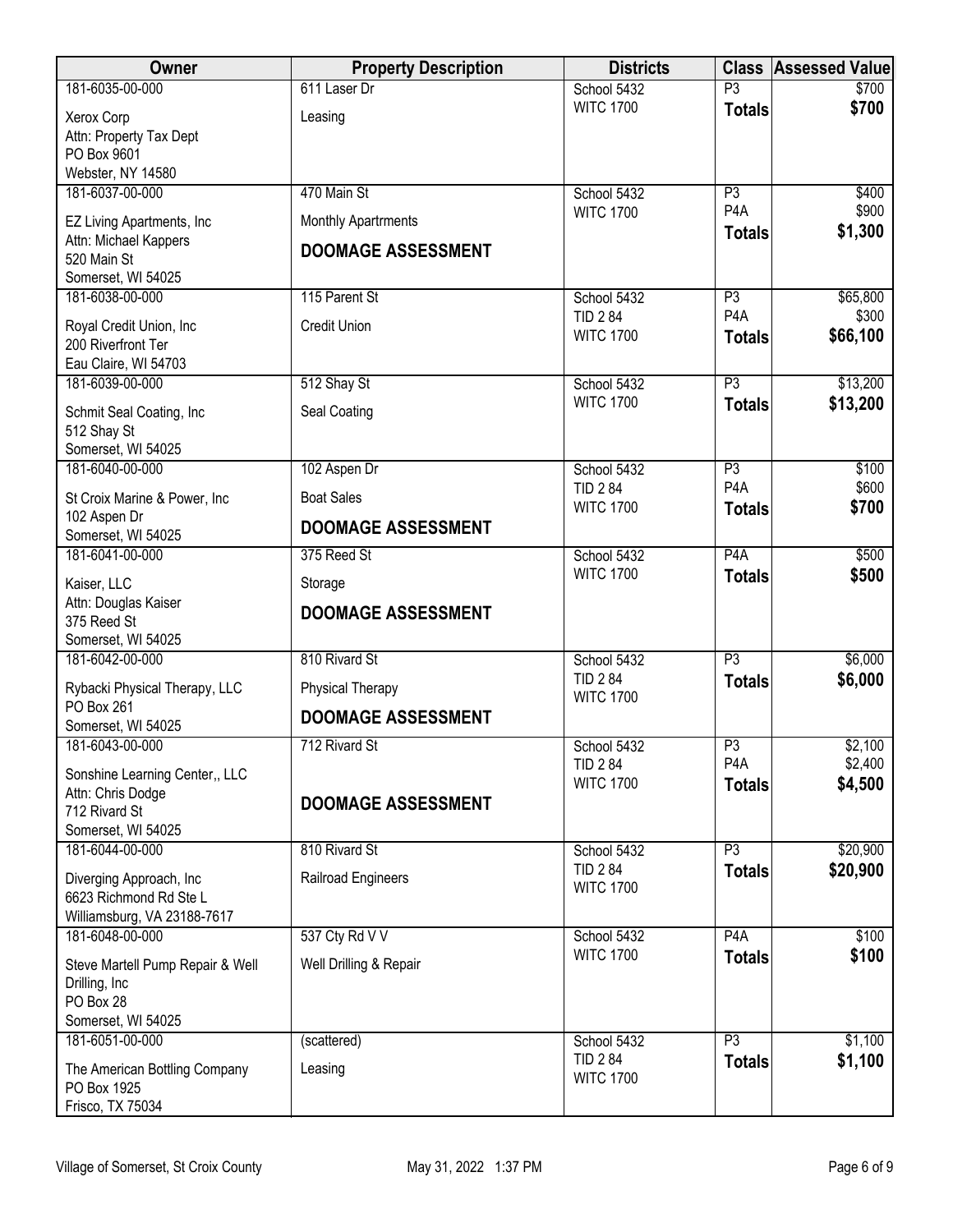| Owner                                                | <b>Property Description</b> | <b>Districts</b>                |                     | <b>Class Assessed Value</b> |
|------------------------------------------------------|-----------------------------|---------------------------------|---------------------|-----------------------------|
| 181-6052-00-000                                      | (scattered)                 | School 5432                     | $\overline{P3}$     | \$55,500                    |
| Xerox Financial Services, LLC                        | Leasing                     | <b>WITC 1700</b>                | <b>Totals</b>       | \$55,500                    |
| Attn: Property Tax Dept                              |                             |                                 |                     |                             |
| PO Box 909                                           |                             |                                 |                     |                             |
| Webster, NY 14580<br>181-6055-00-000                 | 830 Rivard St Unit 500      | School 5432                     | P3                  | \$2,400                     |
|                                                      |                             | <b>TID 284</b>                  | P <sub>4</sub> A    | \$25,500                    |
| Edward D Jones & Co, LP                              | <b>Investment Services</b>  | <b>WITC 1700</b>                | <b>Totals</b>       | \$27,900                    |
| d.b.a. Branch Tax 48199<br>PO Box 66528              |                             |                                 |                     |                             |
| St Louis, MO 63166-6528                              |                             |                                 |                     |                             |
| 181-6056-00-000                                      | 103 Main St                 | School 5432                     | P3                  | \$2,600                     |
| Bank Five Nine, Inc                                  | <b>Financial Services</b>   | <b>WITC 1700</b>                | <b>Totals</b>       | \$2,600                     |
| Attn: Monica Swaagman                                |                             |                                 |                     |                             |
| PO Box 1004                                          |                             |                                 |                     |                             |
| 115 W Wisconsin Ave                                  |                             |                                 |                     |                             |
| Oconomowoc, WI 53066<br>181-6057-00-000              | 220 Main St                 | School 5432                     | P3                  | \$1,200                     |
|                                                      |                             | <b>WITC 1700</b>                | <b>Totals</b>       | \$1,200                     |
| Patrick & Susan Ring, LLC<br>PO Box 310              | Bar/Restaurant/Pool Hall    |                                 |                     |                             |
| Somerset, WI 54025-0310                              |                             |                                 |                     |                             |
| 181-6058-00-000                                      | 830 Rivard St Unit 400      | School 5432                     | P4A                 | \$12,100                    |
| Western Wisconsin Pizza                              | Restaurant                  | <b>TID 284</b>                  | <b>Totals</b>       | \$12,100                    |
| d.b.a. Domino's Pizza                                |                             | <b>WITC 1700</b>                |                     |                             |
| 1657 Doman Dr                                        |                             |                                 |                     |                             |
| New Richmond, WI 54017                               |                             |                                 |                     |                             |
| 181-6058-04-000                                      | 375 Reed St                 | School 5432<br><b>WITC 1700</b> | P4A                 | \$1,000                     |
| Kaiser, Doug & Schleusner, Darryl                    | Sales & Service             |                                 | <b>Totals</b>       | \$1,000                     |
| Attn: Doug Kaiser & Darryl Schleusner<br>375 Reed St | <b>DOOMAGE ASSESSMENT</b>   |                                 |                     |                             |
| Somerset, WI 54025                                   |                             |                                 |                     |                             |
| 181-6058-05-000                                      | 260 Main St                 | School 5432                     | P <sub>4</sub> A    | \$500                       |
| Kennedy's Cafe, LLC                                  | Restaurant                  | TID 3 103                       | <b>Totals</b>       | \$500                       |
| 712 170th Ave                                        |                             | <b>WITC 1700</b>                |                     |                             |
| Somerset, WI 54025                                   | <b>DOOMAGE ASSESSMENT</b>   |                                 |                     |                             |
| 181-6058-06-000                                      | 260 Main St                 | School 5432                     | P3                  | \$900                       |
| Wabasha Leasing, LLC                                 | Leasing                     | TID 3 103<br><b>WITC 1700</b>   | <b>Totals</b>       | \$900                       |
| PO Box 80615                                         |                             |                                 |                     |                             |
| Indianapolis, IN 46280<br>181-6058-08-000            | 830 Rivard St Unit 100      |                                 |                     |                             |
|                                                      |                             | School 5432<br><b>TID 284</b>   | P3<br><b>Totals</b> | \$1,600<br>\$1,600          |
| State Farm Mutual Automobile Insurance               | Insurance                   | <b>WITC 1700</b>                |                     |                             |
| Company<br>Attn: Tax & Compliance - Tax Dept         |                             |                                 |                     |                             |
| PO Box 2155                                          |                             |                                 |                     |                             |
| Bloomington, IL 61702                                |                             |                                 |                     |                             |
| 181-6058-09-000                                      | (scattered)                 | School 5432                     | P4A                 | \$12,600                    |
| Lamar Advertising of Central Wisconsin               | <b>Outdoor Advertising</b>  | <b>WITC 1700</b>                | <b>Totals</b>       | \$12,600                    |
| PO Box 66338                                         |                             |                                 |                     |                             |
| Baton Rouge, LA 70896                                |                             |                                 |                     |                             |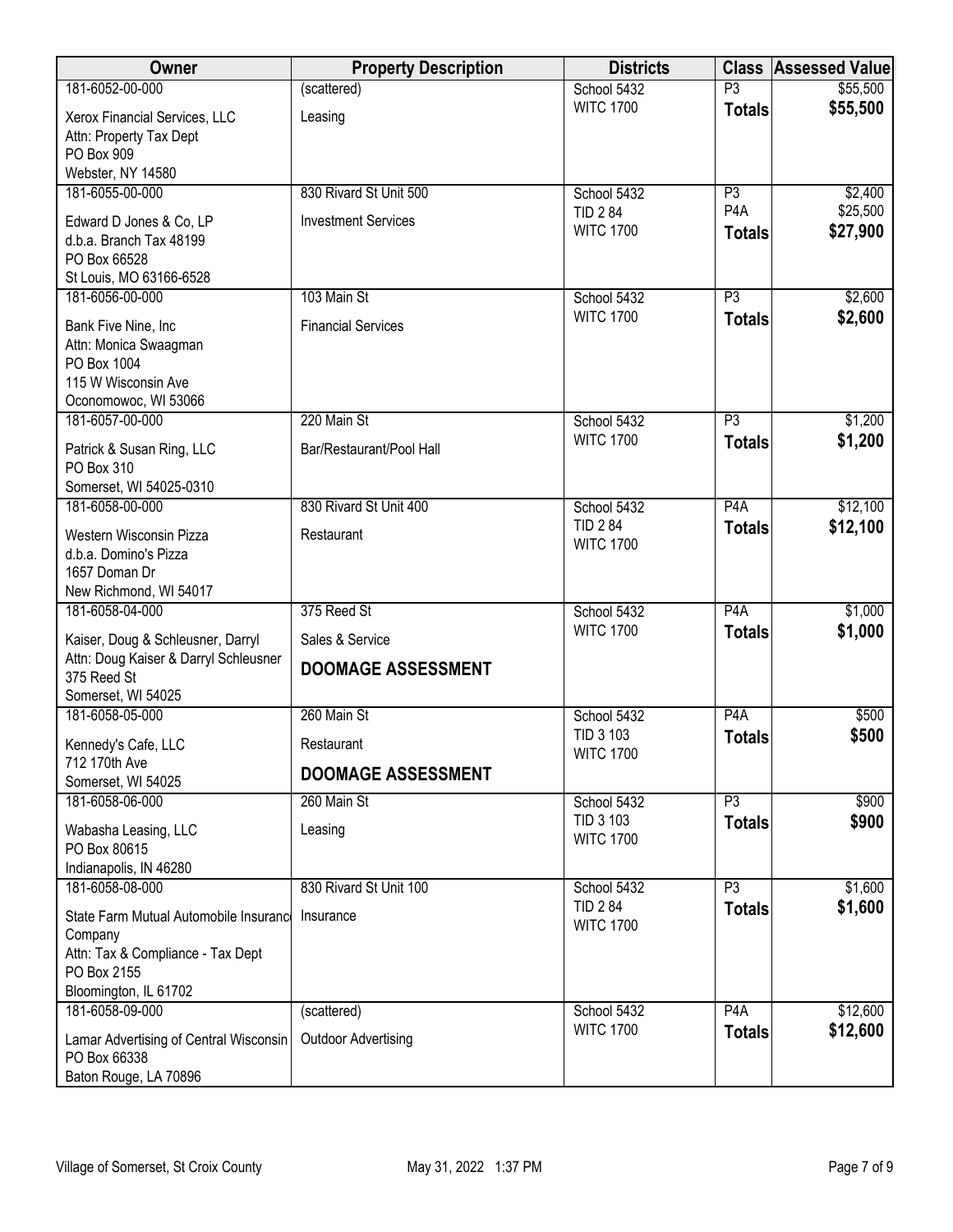| Owner                                             | <b>Property Description</b> | <b>Districts</b>                   | <b>Class</b>                      | Assessed Value     |
|---------------------------------------------------|-----------------------------|------------------------------------|-----------------------------------|--------------------|
| 181-6058-11-000                                   | 534 Cty Rd V V              | School 5432                        | $\overline{P3}$                   | \$300              |
| Somerset Sales and Leasing, Inc<br>534 Cty Rd V V | Car dealership              | <b>WITC 1700</b>                   | P <sub>4</sub> A<br><b>Totals</b> | \$400<br>\$700     |
| Somerset, WI 54025-9059                           | <b>DOOMAGE ASSESSMENT</b>   |                                    |                                   |                    |
| 181-6058-12-000                                   | 705 Rivard St Unit 04       | School 5432                        | P3                                | \$3,800            |
| David R Bracht, Real Estate<br>985 198th St       | <b>Real Estate Sales</b>    | <b>TID 284</b><br><b>WITC 1700</b> | P <sub>4</sub> A<br><b>Totals</b> | \$100<br>\$3,900   |
| Somerset, WI 54025                                |                             |                                    |                                   |                    |
| 181-6058-13-000                                   | 405 Laser Dr                | School 5432                        | P3                                | \$5,000            |
| Defined Spine Chiropractic & Wellness,<br>LLC     | <b>Medical Clinic</b>       | <b>WITC 1700</b>                   | P <sub>4</sub> A<br><b>Totals</b> | \$2,700<br>\$7,700 |
| 407 Laser Dr                                      | <b>DOOMAGE ASSESSMENT</b>   |                                    |                                   |                    |
| Somerset, WI 54025                                |                             |                                    |                                   |                    |
| 181-6058-14-000                                   | 285 La Grandeur Rd          | School 5432                        | P4A                               | \$1,000            |
| Wittstock Builders, LLC                           | Construction                | <b>TID 284</b><br><b>WITC 1700</b> | <b>Totals</b>                     | \$1,000            |
| Attn: Allen J Wittstock JR<br>PO Box 395          | <b>DOOMAGE ASSESSMENT</b>   |                                    |                                   |                    |
| Somerset, WI 54025-0395                           |                             |                                    |                                   |                    |
| 181-6058-15-000                                   | 290 La Grandeur Rd          | School 5432                        | $\overline{P3}$                   | \$20,500           |
| Stillwater Metals, LLC                            | Sales & Service             | <b>TID 284</b><br><b>WITC 1700</b> | P <sub>4</sub> A<br><b>Totals</b> | \$500<br>\$21,000  |
| 290 Lagrandeur Rd                                 | <b>DOOMAGE ASSESSMENT</b>   |                                    |                                   |                    |
| Somerset, WI 54025<br>181-6058-16-000             | 350 Main St Unit 2          | School 5432                        | P3                                | \$50,000           |
|                                                   |                             | <b>WITC 1700</b>                   | P <sub>4</sub> A                  | \$20,000           |
| Oliphant Brewery, LLC                             | <b>Brewery</b>              |                                    | <b>Totals</b>                     | \$70,000           |
| 350 Main St Unit 2<br>Somerset, WI 54025-9108     | <b>DOOMAGE ASSESSMENT</b>   |                                    |                                   |                    |
| 181-6058-17-000                                   | 350 Main St                 | School 5432                        | $\overline{P3}$                   | \$5,500            |
| Otagon Injection Molding & Assembly,              | Design                      | <b>WITC 1700</b>                   | P <sub>4</sub> A                  | \$2,000            |
| <b>LLC</b>                                        | <b>DOOMAGE ASSESSMENT</b>   |                                    | <b>Totals</b>                     | \$7,500            |
| Attn: Keith Dillon                                |                             |                                    |                                   |                    |
| 350 Main St                                       |                             |                                    |                                   |                    |
| Somerset, WI 54025<br>181-6058-20-000             | 706 Lehmann Way             | School 5432                        | P3                                | \$5,100            |
|                                                   |                             | <b>TID 284</b>                     | P <sub>4</sub> A                  | \$1,100            |
| Sonshine Child Care Center, Inc<br>706 Lehman Way | Child Care                  | <b>WITC 1700</b>                   | <b>Totals</b>                     | \$6,200            |
| Somerset, WI 54025-7383                           | <b>DOOMAGE ASSESSMENT</b>   |                                    |                                   |                    |
| 181-6058-21-000                                   | 450 Main St                 | School 5432                        | P3                                | \$1,400            |
| New Apollo Corp                                   | <b>Bathing Systems</b>      | <b>WITC 1700</b>                   | <b>Totals</b>                     | \$1,400            |
| d.b.a. Apollo Corp                                |                             |                                    |                                   |                    |
| Attn: Zach Papenhausen                            |                             |                                    |                                   |                    |
| 450 Main St                                       |                             |                                    |                                   |                    |
| Somerset, WI 54025-9633                           |                             |                                    |                                   |                    |
| 181-6058-22-000                                   | 107 Parent St               | School 5432<br><b>TID 284</b>      | P3                                | \$2,200            |
| Cannon Financial Services, Inc.                   | Leasing                     | <b>WITC 1700</b>                   | <b>Totals</b>                     | \$2,200            |
| 158 Gaither Dr<br>PO Box 5008                     |                             |                                    |                                   |                    |
| Mount Laurel, NJ 08054                            |                             |                                    |                                   |                    |